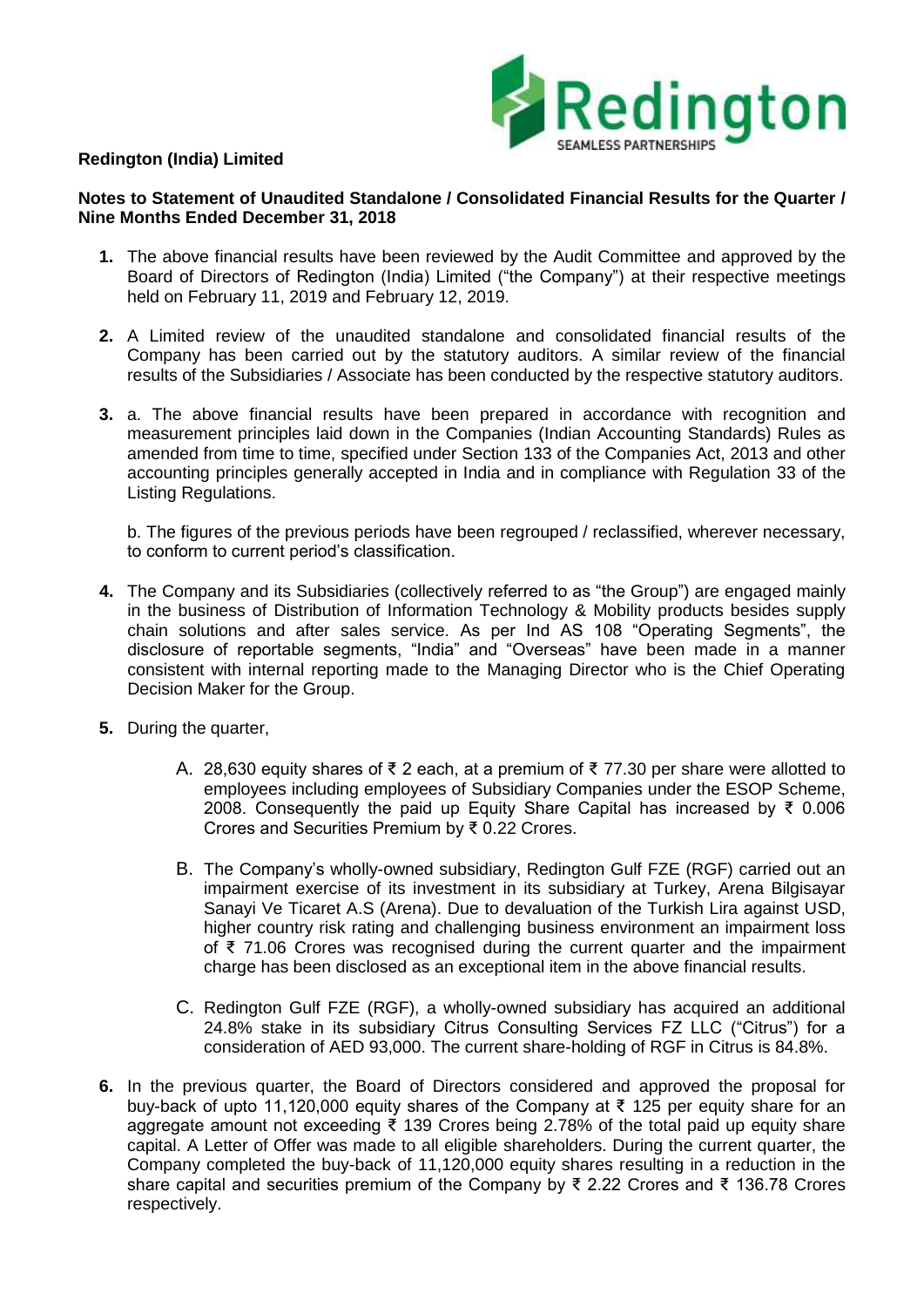

Further, pursuant to the buy-back, the Company has also transferred an amount of ₹ 2.22 Crores from general reserve to capital redemption reserve in accordance with the provisions of the Companies Act, 2013. The transaction costs relating to buy-back amounting to ₹ 2.29 Crores was charged to Surplus in the Statement of Profit and Loss (Retained earnings) under other Equity.

**7.** The Group has adopted Ind AS 115, Revenue from Contracts with Customers (which replaces earlier revenue recognition standards) with effect from April 1, 2018. The core principle of this standard is that the Group shall recognize revenue to depict the transfer of promised goods or services to customers in an amount that reflects the consideration to which the Group expects to be entitled in exchange for those goods or services. Under Ind AS 115, the Group recognizes revenue when (or as) a performance obligation is satisfied, i.e. when 'control' of the goods or services underlying the particular performance obligation is transferred to the customer.

Group has applied Ind AS 115 retrospectively to each of the prior reporting periods. Accordingly, the information presented for the quarter ended December 31, 2017, Nine Months ended December 31, 2017 and year ended March 31, 2018 has been restated.

Upon adoption of Ind AS 115, the Group has changed the accounting policy with respect to income from supplier schemes. Income from supplier rebates was hitherto classified as part of revenue from operations. The Group has adjusted supplier rebates against purchase of traded goods.

|                                                                              |                                                                     |                                                                                          |                                                      |                                                                     | ₹ In Crores                                                                              |                                                             |  |
|------------------------------------------------------------------------------|---------------------------------------------------------------------|------------------------------------------------------------------------------------------|------------------------------------------------------|---------------------------------------------------------------------|------------------------------------------------------------------------------------------|-------------------------------------------------------------|--|
|                                                                              | <b>Standalone</b>                                                   |                                                                                          |                                                      | <b>Consolidated</b>                                                 |                                                                                          |                                                             |  |
| <b>Particulars</b>                                                           | Quarter<br>ended<br><b>December</b><br>31, 2017<br><b>Unaudited</b> | <b>Nine</b><br><b>Months</b><br>ended<br><b>December</b><br>31, 2017<br><b>Unaudited</b> | Year<br>ended<br>March 31,<br>2018<br><b>Audited</b> | Quarter<br>ended<br><b>December</b><br>31, 2017<br><b>Unaudited</b> | <b>Nine</b><br><b>Months</b><br>ended<br><b>December</b><br>31, 2017<br><b>Unaudited</b> | Year<br>ended<br><b>March</b><br>31, 2018<br><b>Audited</b> |  |
| <b>Revenue from</b><br>operations as<br>reported in the<br>earlier periods   | 4,012.81                                                            | 11,415.17                                                                                | 15,262.58                                            | 11,727.84                                                           | 32,143.81                                                                                | 43,459.41                                                   |  |
| Effect on adoption<br>of Ind AS 115                                          | (84.68)                                                             | (344.41)                                                                                 | (418.37)                                             | (418.28)                                                            | (1,422.86)                                                                               | (1,856.83)                                                  |  |
| <b>Revenue from</b><br>operations as<br>per the above<br>results             | 3,928.13                                                            | 11,070.76                                                                                | 14,844.21                                            | 11,309.56                                                           | 30,720.95                                                                                | 41,602.58                                                   |  |
| <b>Purchases of</b><br>traded goods as<br>reported in the<br>earlier periods | 4,036.85                                                            | 10,661.60                                                                                | 14,004.50                                            | 11,599.95                                                           | 30,275.95                                                                                | 40,754.92                                                   |  |
| Effect on adoption<br>of Ind AS 115                                          | (84.68)                                                             | (344.41)                                                                                 | (418.37)                                             | (418.28)                                                            | (1,422.86)                                                                               | (1,856.83)                                                  |  |
| <b>Purchase of</b>                                                           | 3,952.17                                                            | 10,317.19                                                                                | 13,586.13                                            | 11,181.67                                                           | 28,853.09                                                                                | 38,898.09                                                   |  |

The following table summarizes the impact of transition to Ind AS 115 on the amounts reported in the earlier periods: